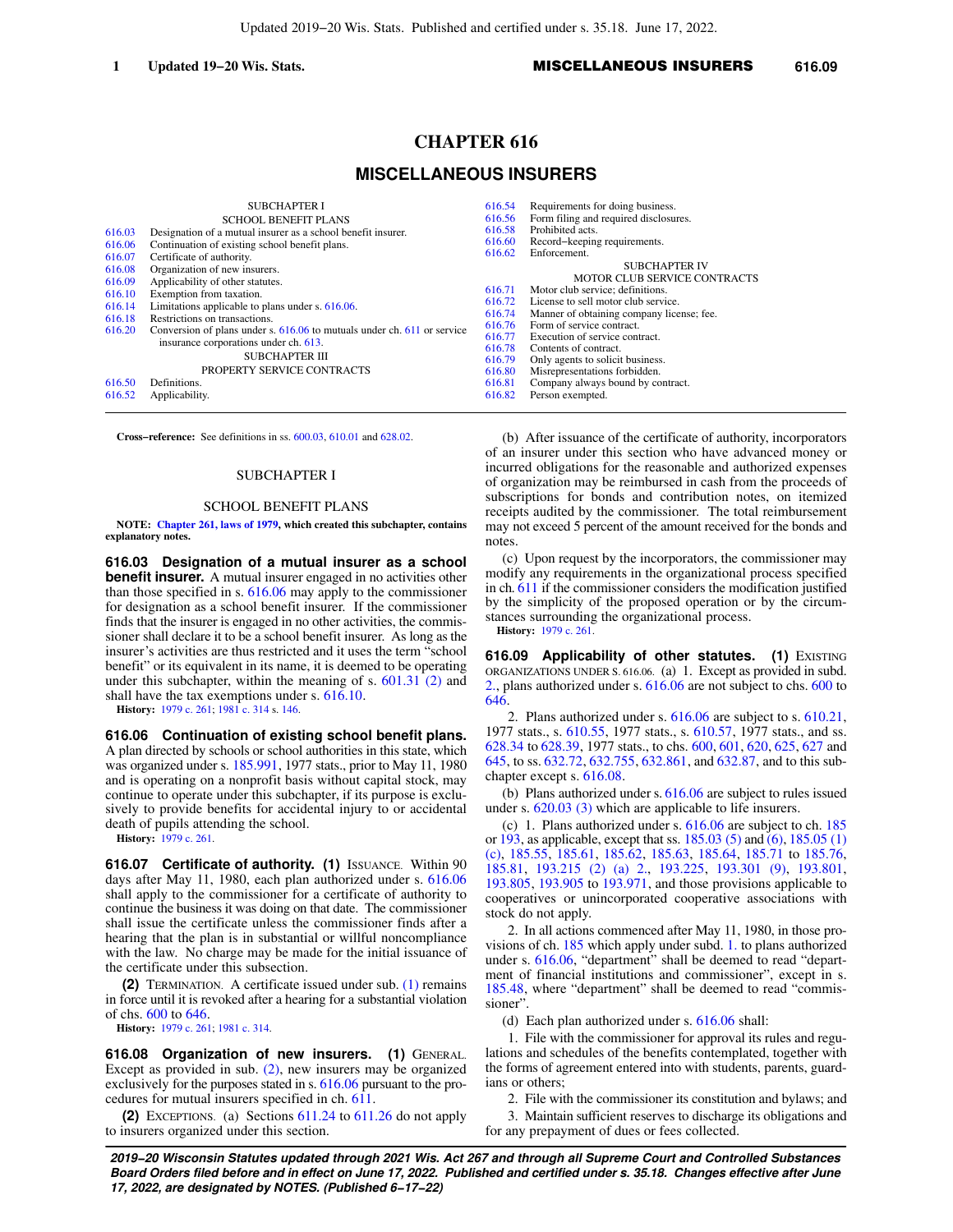### **616.09** MISCELLANEOUS INSURERS **Updated 19−20 Wis. Stats. 2**

**(2)** CORPORATIONS ORGANIZED UNDER S. 616.08. (a) Except as provided in par. [\(b\),](https://docs.legis.wisconsin.gov/document/statutes/616.09(2)(b)) corporations organized under s. [616.08](https://docs.legis.wisconsin.gov/document/statutes/616.08) are subject to all applicable provisions of chs. [600](https://docs.legis.wisconsin.gov/document/statutes/ch.%20600) to [646.](https://docs.legis.wisconsin.gov/document/statutes/ch.%20646)

(b) Corporations organized under s. [616.08](https://docs.legis.wisconsin.gov/document/statutes/616.08) may elect to be subject to one or more of the following sections in place of corresponding provisions of ch. [611](https://docs.legis.wisconsin.gov/document/statutes/ch.%20611): s. [185.11,](https://docs.legis.wisconsin.gov/document/statutes/185.11) [185.12](https://docs.legis.wisconsin.gov/document/statutes/185.12), [185.13](https://docs.legis.wisconsin.gov/document/statutes/185.13), [185.14,](https://docs.legis.wisconsin.gov/document/statutes/185.14) [185.15,](https://docs.legis.wisconsin.gov/document/statutes/185.15) [185.38](https://docs.legis.wisconsin.gov/document/statutes/185.38) or [185.45](https://docs.legis.wisconsin.gov/document/statutes/185.45).

**History:** [1979 c. 261;](https://docs.legis.wisconsin.gov/document/acts/1979/261) [1981 c. 205;](https://docs.legis.wisconsin.gov/document/acts/1981/205) [1981 c. 314](https://docs.legis.wisconsin.gov/document/acts/1981/314) s. [144](https://docs.legis.wisconsin.gov/document/acts/1981/314,%20s.%20144); [1987 a. 307](https://docs.legis.wisconsin.gov/document/acts/1987/307), [403](https://docs.legis.wisconsin.gov/document/acts/1987/403); [1991 a.](https://docs.legis.wisconsin.gov/document/acts/1991/70) [70;](https://docs.legis.wisconsin.gov/document/acts/1991/70) [1995 a. 27;](https://docs.legis.wisconsin.gov/document/acts/1995/27) [2005 a. 441;](https://docs.legis.wisconsin.gov/document/acts/2005/441) [2007 a. 96;](https://docs.legis.wisconsin.gov/document/acts/2007/96) [2021 a. 9](https://docs.legis.wisconsin.gov/document/acts/2021/9); [2021 a. 240](https://docs.legis.wisconsin.gov/document/acts/2021/240) s. [30](https://docs.legis.wisconsin.gov/document/acts/2021/240,%20s.%2030).

**616.10 Exemption from taxation.** Every mutual designated a school benefit insurer under s. [616.03](https://docs.legis.wisconsin.gov/document/statutes/616.03), every plan authorized under s. [616.06](https://docs.legis.wisconsin.gov/document/statutes/616.06), and every corporation organized under s. [616.08](https://docs.legis.wisconsin.gov/document/statutes/616.08) is declared to be a charitable and benevolent corporation, and its property, real, personal and mixed, and its income and property transferred to it, are exempt from taxation as provided in ss. [70.11](https://docs.legis.wisconsin.gov/document/statutes/70.11), [71.26 \(1\) \(a\)](https://docs.legis.wisconsin.gov/document/statutes/71.26(1)(a)) and [71.45 \(1\) \(a\).](https://docs.legis.wisconsin.gov/document/statutes/71.45(1)(a))

**History:** [1979 c. 261](https://docs.legis.wisconsin.gov/document/acts/1979/261); [1987 a. 27](https://docs.legis.wisconsin.gov/document/acts/1987/27) s. [3202 \(47\) \(a\);](https://docs.legis.wisconsin.gov/document/acts/1987/27,%20s.%203202) [1987 a. 312](https://docs.legis.wisconsin.gov/document/acts/1987/312) s. [17](https://docs.legis.wisconsin.gov/document/acts/1987/312,%20s.%2017); [2007 a. 20](https://docs.legis.wisconsin.gov/document/acts/2007/20).

**616.14 Limitations applicable to plans under s. 616.06. (1)** GOVERNING BODY. The governing body of a plan shall be the same as the governing body of the sponsoring organization, but must have at least 3 members. If the governing body of the sponsoring organization consists of fewer than 3 members, the governing body of the sponsoring organization shall appoint to the governing body of the plan the number of persons necessary to comply with this subsection. Appointments under this subsection shall be made under rules adopted by the governing body of the sponsoring organization.

**(2)** SIZE. No plan under s. [616.03](https://docs.legis.wisconsin.gov/document/statutes/616.03), [616.06](https://docs.legis.wisconsin.gov/document/statutes/616.06) or [616.08](https://docs.legis.wisconsin.gov/document/statutes/616.08) may operate unless the plan covers a number of students large enough to give stability to its loss experience.

**History:** [1979 c. 261](https://docs.legis.wisconsin.gov/document/acts/1979/261).

**616.18 Restrictions on transactions. (1) VOIDABLE** TRANSACTIONS. Any material transaction between a plan or corporation authorized under this subchapter and one or more of its management or members of its governing board, or with any person in a position to influence the vote of any member of its governing board or the decision of any of its management or with any person having power to control the plan or corporation is voidable by the plan or corporation unless:

(a) The transaction at the time it is entered into is reasonable and fair to the interests of the plan or corporation and its members;

(b) The transaction has, with full knowledge of its terms and of the interests involved, been approved in advance by the governing board or by the members; and

(c) The transaction has been reported to the commissioner immediately after approval under par. [\(b\)](https://docs.legis.wisconsin.gov/document/statutes/616.18(1)(b)).

**(2)** EXCEPTED TRANSACTIONS. (a) This section does not apply to policies of insurance issued by the plan or corporation in the normal course of its business.

(b) The commissioner may by rule exempt other classes of transactions from the reporting requirement of sub.  $(1)$   $(c)$ , if the purposes of this section can be achieved without the report. **History:** [1979 c. 261](https://docs.legis.wisconsin.gov/document/acts/1979/261).

**616.20 Conversion of plans under s. 616.06 to mutuals under ch. 611 or service insurance corporations under ch. 613. (1)** AUTHORIZATION. Under a proposal proposed by the officers of a plan operating under s. [616.06](https://docs.legis.wisconsin.gov/document/statutes/616.06) and approved by the commissioner and by a majority of the members voting, the plan may be converted to a mutual under ch. [611](https://docs.legis.wisconsin.gov/document/statutes/ch.%20611) or a service insurance corporation under ch. [613](https://docs.legis.wisconsin.gov/document/statutes/ch.%20613).

**(2)** NOTICE AND VOTING RIGHTS. Voting on the conversion is required only if the bylaws provide for it. Voting shall be as provided in the bylaws. If voting is required, but there is no notice provision in the bylaws, the officers shall give notice of the plan to convert under sub. [\(1\)](https://docs.legis.wisconsin.gov/document/statutes/616.20(1)) to all members entitled to vote on the conversion at least 30 days before the plan is submitted to the members for a vote. Whether or not voting is required, any member who feels aggrieved by the conversion plan may communicate objections to the commissioner who shall give them consideration before approving the plan. If voting is required by the bylaws, the commissioner may not approve the plan until at least 60 days after notice has been given to all members and 30 days after the voting on the plan. In all cases the commissioner may approve the plan only if the conversion plan protects the legitimate interests of the members.

**(3)** MEMBERSHIP AND OWNERSHIP OF ASSETS. Members of the plan shall be the members of the mutual or service insurance corporation created by conversion under this section. Assets of the plan shall become assets of the new corporation, and all existing contracts shall become the contracts of the new corporation.

**(4)** LIABILITY OF OFFICERS. If the commissioner approves a conversion under this section, no officer is liable to any member for losses suffered solely as a result of the conversion.

**(5)** FEES. A new corporation formed under this section is not subject to the fees under s.  $601.31$  (1) or [\(2\).](https://docs.legis.wisconsin.gov/document/statutes/601.31(2))

**History:** [1979 c. 261.](https://docs.legis.wisconsin.gov/document/acts/1979/261)

## SUBCHAPTER III

#### PROPERTY SERVICE CONTRACTS

**616.50 Definitions.** In this subchapter:

**(1)** "Administration" includes any of the following activities performed on behalf of a provider:

(a) Approving or disapproving claims, paying claims, or controlling the claims adjustment process.

(b) Arranging for or controlling the purchase of insurance associated with the offering of service contracts.

(c) Maintaining records or submitting filings required under this subchapter on behalf of a provider.

(d) Collecting provider fees from service contract sellers and remitting the provider fees to the provider.

**(2)** "Administrator" means a person appointed by a provider under s.  $616.54$  (1) to be responsible for any or all of the administration of service contracts and compliance with this subchapter.

**(3)** "Commissioner" means the commissioner of insurance.

**(4)** "Consumer" means an individual who buys other than for purposes of resale any tangible personal property that is distributed in commerce and that is normally used for personal, family, or household purposes and not for business or research purposes.

**(5)** "Maintenance agreement" means a contract of a specified duration that provides for scheduled maintenance only and does not include repair or replacement.

**(6)** "Motor vehicle manufacturer" means a person that does or satisfies any of the following:

(a) Manufactures or produces motor vehicles and sells motor vehicles under its own name or label.

(b) Is a subsidiary of the person that manufactures or produces motor vehicles.

(c) Is a corporation that owns 100 percent of the person that manufactures or produces motor vehicles.

(d) Manufactures or produces motor vehicles and sells motor vehicles under the trade name or label of another person that manufactures or produces motor vehicles.

(e) Does not manufacture or produce motor vehicles but, pursuant to a written contract, licenses the use of its trade name or label to another person that manufactures or produces motor vehicles and that sells motor vehicles under the licensor's trade name or label.

**(7)** "Nonoriginal manufacturer's parts" means replacement parts for property that are not made for or by the original manufacturer of the property.

**(8)** "Provider" means a person that is contractually obligated to a service contract holder under the terms of a service contract.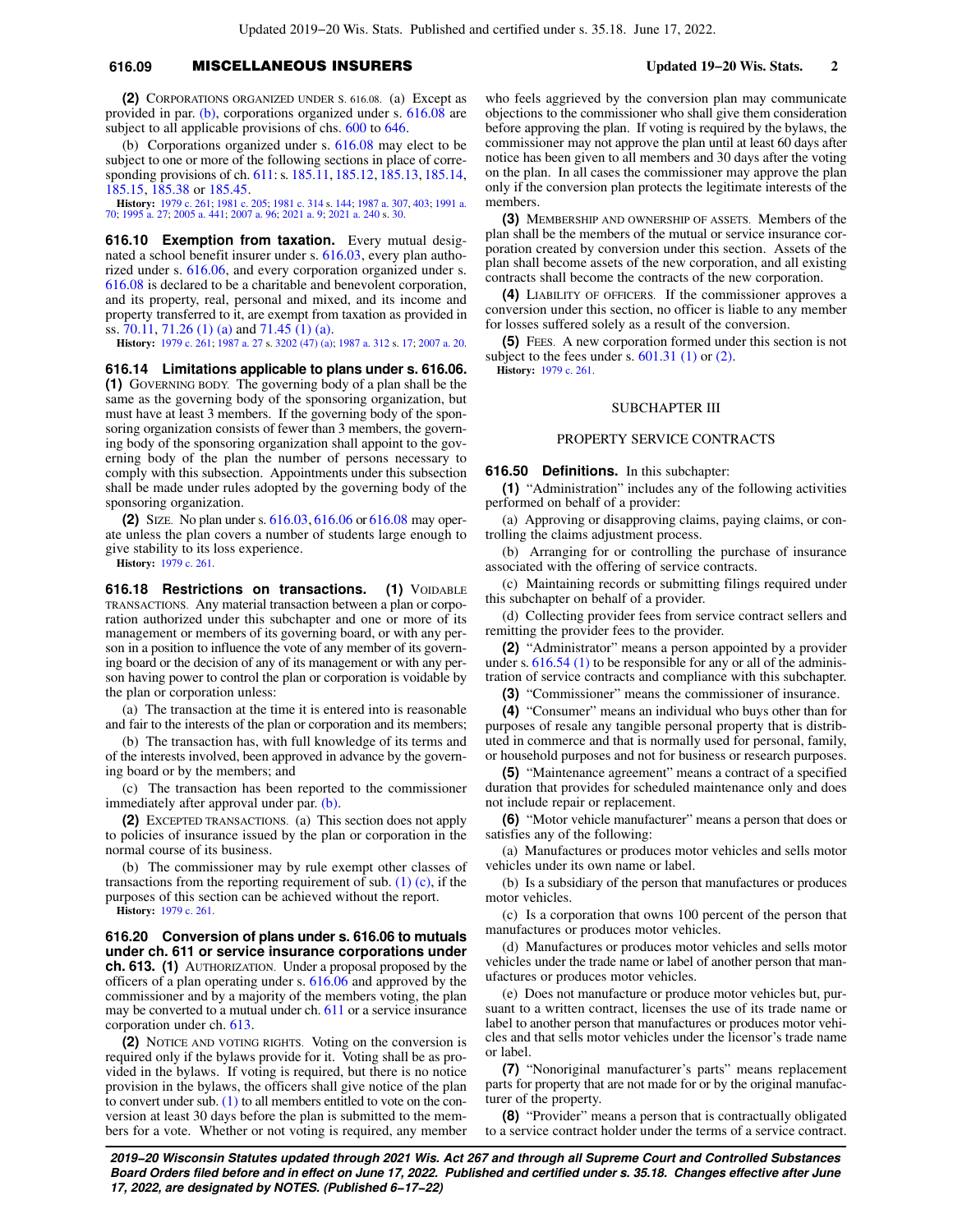### **3 Updated 19−20 Wis. Stats.** MISCELLANEOUS INSURERS **616.54**

**(9)** "Provider fee" means the consideration paid for a service contract.

**(10)** "Reimbursement insurance policy" means any of the following:

(a) A policy of insurance issued to a provider under the terms of the insured service contracts issued or sold by the provider that, in the event of the provider's or administrator's nonperformance, will pay or perform on behalf of the provider or administrator all covered contractual obligations or services under the terms of the insured service contracts issued or sold by the provider.

(b) A policy of insurance issued to a provider that provides the coverage specified in par.[\(a\)](https://docs.legis.wisconsin.gov/document/statutes/616.50(10)(a)) and additional coverage that does not conflict with par. [\(a\).](https://docs.legis.wisconsin.gov/document/statutes/616.50(10)(a))

**(11)** "Service contract" means a contract or agreement for a separately stated consideration for a specific duration to perform the repair, replacement, or maintenance of property, or to provide indemnification for the repair, replacement, or maintenance of property, for the operational or structural failure of property, due to a defect in materials or workmanship, accidental damage from handling, or normal wear and tear, with or without additional provisions for incidental payment of indemnity under limited circumstances, including towing, rental, and emergency road service and road hazard protection. "Service contract" includes a contract or agreement that provides for any of the following:

(a) The repair, replacement, or maintenance of property or indemnification for the repair, replacement, or maintenance of property for damage resulting from a power surge or interruption.

(b) The repair or replacement or indemnification for the repair or replacement of a motor vehicle for the operational or structural failure of one or more parts or systems of the motor vehicle brought about by the failure of an additive product to perform as represented.

(c) The repair or replacement of tires or wheels on a motor vehicle damaged as a result of coming into contact with road hazards including potholes, rocks, wood debris, metal parts, glass, plastic, curbs, or composite scraps.

(d) The removal of dents, dings, or creases on a motor vehicle that can be repaired using the process of paintless dent removal without affecting the existing paint finish and without replacing vehicle body panels, sanding, bonding, or painting.

(e) The repair or replacement of motor vehicle windshield chips or cracks.

(f) The repair of damage to the interior components of a motor vehicle caused by wear and tear, but does not include the replacement of any part or component of a motor vehicle's interior.

(g) The repair or replacement of a motor vehicle key or key fob in the event that the key or key fob becomes inoperable or is lost or stolen.

(h) The repair, replacement, or maintenance of a motor vehicle, or indemnification for the repair, replacement, or maintenance, for excess wear to the motor vehicle that results in excess wear and use charges at the end of a lease that are assessed by a lessor under a motor vehicle lease agreement, if the value of any benefits under the contract or agreement does not exceed the purchase price of the motor vehicle.

**(12)** "Service contract holder" means a person who is the purchaser or holder of a service contract.

**(13)** "Service contract seller" means a person, including a real estate agent, who is engaged only in the selling or soliciting of a service contract, but who is not acting as a provider or involved in the administration of service contracts.

**(14)** "Warranty" means a warranty made solely by the manufacturer, importer, or seller of property or services without consideration, that is not negotiated or separated from the sale of the product or services, that is incidental to the sale of the product or services, and that guarantees indemnity for defective parts, mechanical or electrical breakdown, labor, or other remedial measures, such as repair or replacement of the property or repetition of services.

**History:** [2011 a. 226](https://docs.legis.wisconsin.gov/document/acts/2011/226); [2021 a. 129.](https://docs.legis.wisconsin.gov/document/acts/2021/129)

**616.52 Applicability. (1)** This subchapter does not apply to any of the following:

(a) Warranties, as defined in s. [100.203 \(1\) \(g\),](https://docs.legis.wisconsin.gov/document/statutes/100.203(1)(g)) [100.205 \(1\) \(g\),](https://docs.legis.wisconsin.gov/document/statutes/100.205(1)(g)) or [616.50 \(14\)](https://docs.legis.wisconsin.gov/document/statutes/616.50(14)).

(b) Maintenance agreements.

(c) Service contracts offered by public utilities on their devices for the transmission of public utility service to customers to the extent such service contracts are regulated by the public service commission.

(cm) Service contracts offered by cooperative associations organized under ch. [185](https://docs.legis.wisconsin.gov/document/statutes/ch.%20185), for the purpose of producing or furnishing heat, light, power, or water to their members, or by subsidiaries or affiliates of such cooperative associations.

(d) Service contracts sold or offered for sale to persons other than consumers.

(e) Service contracts for inside wire protection plans associated with the offering of telecommunications service, as defined in s. [182.017 \(1g\) \(cq\)](https://docs.legis.wisconsin.gov/document/statutes/182.017(1g)(cq)), or video service, as defined in s. [66.0420](https://docs.legis.wisconsin.gov/document/statutes/66.0420(2)(y)) [\(2\) \(y\)](https://docs.legis.wisconsin.gov/document/statutes/66.0420(2)(y)).

(f) Service contracts with respect to commercial property used in the provision of telecommunications service, as defined in s. [182.017 \(1g\) \(cq\)](https://docs.legis.wisconsin.gov/document/statutes/182.017(1g)(cq)), or video service, as defined in s. [66.0420 \(2\)](https://docs.legis.wisconsin.gov/document/statutes/66.0420(2)(y)) [\(y\).](https://docs.legis.wisconsin.gov/document/statutes/66.0420(2)(y))

**(2)** Motor vehicle manufacturer's service contracts on the motor vehicle manufacturer's products are exempt from this subchapter, except for ss.  $616.56$  (1) to [\(3\)](https://docs.legis.wisconsin.gov/document/statutes/616.56(3)) and [\(6\)](https://docs.legis.wisconsin.gov/document/statutes/616.56(6)) to [\(16\),](https://docs.legis.wisconsin.gov/document/statutes/616.56(16)) [616.58](https://docs.legis.wisconsin.gov/document/statutes/616.58), and [616.62,](https://docs.legis.wisconsin.gov/document/statutes/616.62) and motor vehicle manufacturers offering service contracts on the motor vehicle manufacturer's products are exempt from licensure under s. [616.54 \(4\)](https://docs.legis.wisconsin.gov/document/statutes/616.54(4)).

**(3)** A person who holds a valid certificate of authority under s.[Ins 15.01](https://docs.legis.wisconsin.gov/document/administrativecode/Ins%2015.01), Wis. Adm. Code may elect to do one of the following:

(a) Continue to operate in this state under the certificate of authority. If the person makes such an election, s. [Ins 15.01,](https://docs.legis.wisconsin.gov/document/administrativecode/Ins%2015.01) Wis. Adm. Code shall continue to apply to the person and this section shall not apply to the person.

(b) Apply for a license as a provider pursuant to s.  $616.54$  (4). If the person is licensed, this subchapter shall apply to the person and s. [Ins 15.01](https://docs.legis.wisconsin.gov/document/administrativecode/Ins%2015.01), Wis. Adm. Code shall not apply to the person for any service contracts issued subsequent to licensure.

**History:** [2011 a. 226](https://docs.legis.wisconsin.gov/document/acts/2011/226); [2015 a. 197](https://docs.legis.wisconsin.gov/document/acts/2015/197) s. [51](https://docs.legis.wisconsin.gov/document/acts/2015/197,%20s.%2051).

**616.54 Requirements for doing business. (1)** APPOINT-MENT OF ADMINISTRATOR. A provider may, but is not required to, appoint an administrator to be responsible for any or all of the administration of service contracts and compliance with this subchapter. Except as provided in s.  $616.58$  (2) (b), a provider shall be liable for the acts of an administrator appointed by the provider to assist with the administration of the provider's service contracts to the extent such acts relate to the provider's service contracts offered in or from this state. No person may act as an administrator of service contracts sold in this state unless the person registers with the commissioner by providing the following information:

(a) The name, business address, and other information required by the commissioner for an employee or officer of the administrator that is designated by the applicant as the person responsible for the administration of service contracts in this state.

(b) The location of the administrator's home office.

(c) The names of the service contract providers for whom the administrator performs administration.

**(2)** RECEIPT AND COPY OF CONTRACT. A service contract may not be issued, sold, or offered for sale in this state unless the provider of the service contract has done all of the following:

(a) Provided a receipt for, or other written evidence of, the purchase of the service contract to the service contract holder.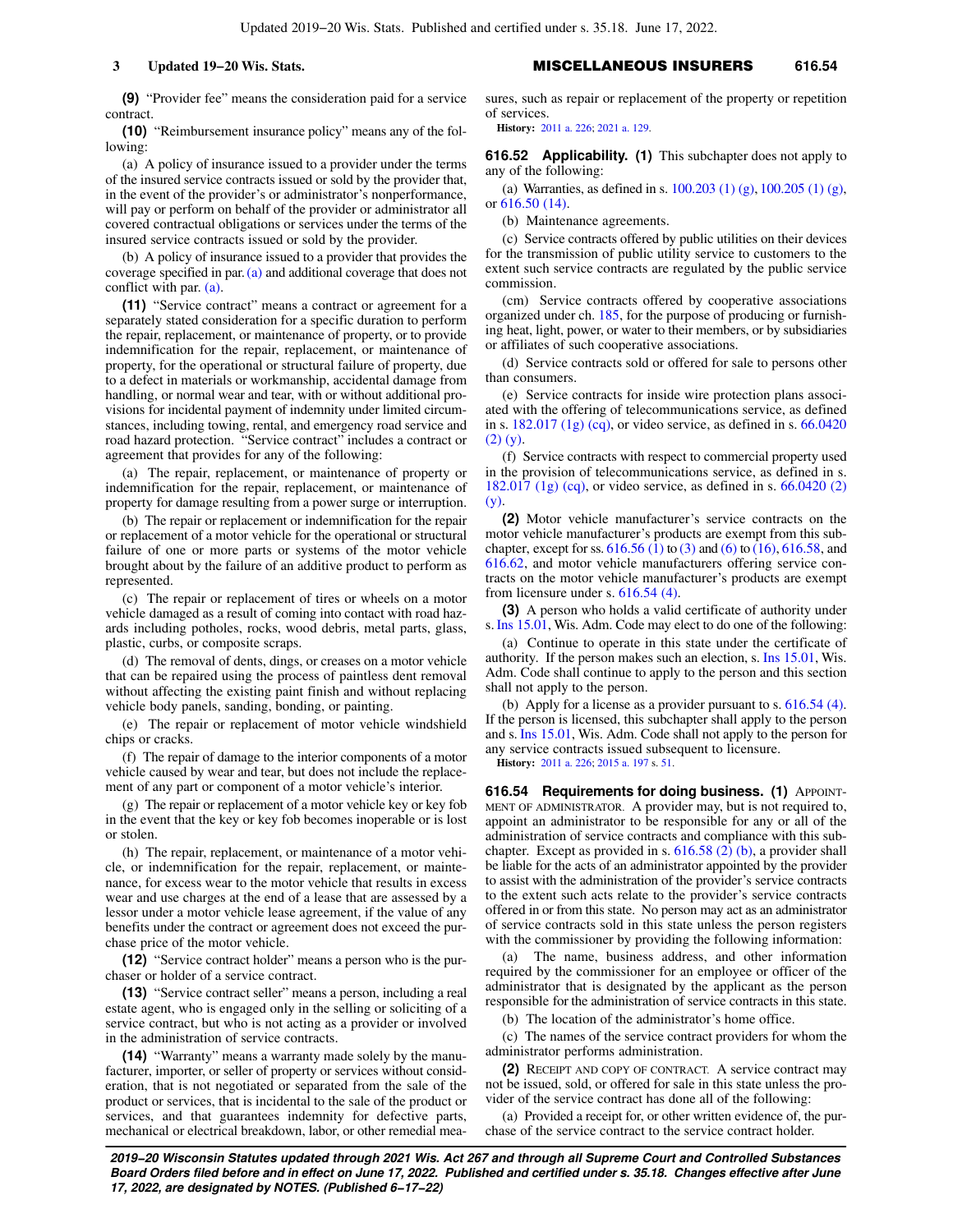### **616.54** MISCELLANEOUS INSURERS **Updated 19−20 Wis. Stats. 4**

(b) Provided a copy of the service contract to the service contract holder within a reasonable period of time from the date of purchase.

**(3)** SAMPLE CONTRACT. A provider shall provide a consumer with a complete sample copy of the service contract terms and conditions prior to the time of sale upon a request for the same by the consumer. A provider may comply with this subsection by providing the consumer with a complete sample copy of the terms and conditions or by directing the consumer to an Internet website containing a complete sample of the terms and conditions of the service contract.

**(4)** LICENSURE. (a) No person may act as a provider in this state unless the commissioner issues a license to the person under par. [\(c\)](https://docs.legis.wisconsin.gov/document/statutes/616.54(4)(c)).

(b) A person seeking to act as a provider in this state shall submit an application for licensure with the commissioner consisting of all of the following:

1. The applicant's name.

2. The applicant's full business address.

3. The applicant's telephone number.

4. The name and full business address of a person in this state designated for service of process.

5. A copy of the service contracts proposed to be sold in this state that comply with s. [616.56](https://docs.legis.wisconsin.gov/document/statutes/616.56).

6. Documentation of compliance with sub. [\(5\)](https://docs.legis.wisconsin.gov/document/statutes/616.54(5)).

7. The names of any administrator appointed by the applicant to assist with the administration of the provider's service contract business in this state.

8. An initial licensure fee in the amount specified in s. [601.31](https://docs.legis.wisconsin.gov/document/statutes/601.31(1)(kr)) [\(1\) \(kr\)](https://docs.legis.wisconsin.gov/document/statutes/601.31(1)(kr)).

(c) Upon receipt of an application that complies with par.  $(b)$ as determined by the commissioner, the commissioner shall issue a license to the applicant.

(d) The information submitted with an applicant's application for licensure need only be updated by written notification to the commissioner if material changes occur in the license application on file with the commissioner.

(e) By March 31 of each year after issuance of a license under par. [\(c\),](https://docs.legis.wisconsin.gov/document/statutes/616.54(4)(c)) a provider shall pay the commissioner an annual fee in the amount specified in s.  $601.31$  (1) (kr).

**(5)** ASSURANCE OF PERFORMANCE; IN GENERAL. In order to assure the faithful performance of a provider's obligations to its service contract holders, each provider shall be responsible for complying with the requirements specified in sub. [\(6\)](https://docs.legis.wisconsin.gov/document/statutes/616.54(6)) or [\(7\)](https://docs.legis.wisconsin.gov/document/statutes/616.54(7)).

**(6)** ASSURANCE OF PERFORMANCE; INSURANCE. (a) A provider may satisfy sub. [\(5\)](https://docs.legis.wisconsin.gov/document/statutes/616.54(5)) by insuring all service contracts under a reimbursement insurance policy that has been filed with and approved by the commissioner under s. [631.20](https://docs.legis.wisconsin.gov/document/statutes/631.20), that is issued by an insurer authorized to do business in this state, and that satisfies, at a minimum, all of the following:

1. The policy states that, if the provider covered under the policy does not provide, or reimburse or pay for, a service that is covered under a service contract insured under the policy within 60 days after a service contract holder provides proof of loss, or in the event of the provider's insolvency or other financial impairment, the service contract holder may file a claim with the insurer issuing the reimbursement insurance policy for reimbursement, payment, or provision of the service.

2. The policy states that the insurer issuing the policy shall assume full responsibility for administering and paying claims and other obligations under service contracts insured under the policy if the provider or designated administrator fails to do so.

3. The policy states that the insurer issuing the policy may not terminate or refuse to renew the policy unless the insurer has provided a written notice of termination or nonrenewal to the commissioner at least 60 days before the date of the termination or, in the case of nonrenewal, the expiration of the policy.

(b) If a reimbursement insurance policy by which a provider is satisfying this subsection is terminated, cancelled, or not renewed for any reason, or if the insurer issuing the policy is not in compliance with applicable financial standards, all of the following apply:

1. The provider shall immediately notify the commissioner of the termination, cancellation, or nonrenewal of the policy, if applicable.

2. The provider shall cease selling service contracts in this state until the provider either files with the commissioner a new reimbursement insurance policy that covers its obligations under service contracts sold in the state and that satisfies the requirements under par. [\(a\)](https://docs.legis.wisconsin.gov/document/statutes/616.54(6)(a)) or provides a deposit or irrevocable letter of credit in accordance with sub. [\(7\)](https://docs.legis.wisconsin.gov/document/statutes/616.54(7)).

3. If the commissioner so requests, the provider shall file with the commissioner copies of its audited financial statements or financial statements that are certified as accurate by a corporate officer of the provider if the provider does not have audited financial statements.

(c) An insurer issuing a reimbursement insurance policy to a provider is considered to have received the premium for that insurance policy upon payment by a consumer of the fee for a service contract issued by the insured provider.

(d) The termination or nonrenewal of a provider's reimbursement insurance policy does not reduce the insurer's responsibility with respect to service contracts issued by the provider before the date of the termination or, in the case of nonrenewal, the expiration of the policy.

(e) Nothing in this subsection prevents, or limits the right of, an insurer that issued a reimbursement insurance policy to seek indemnification from or subrogation against a provider if the insurer pays or is obligated to pay the service contract holder any amount that the provider was obligated to pay under the service contract.

**(7)** ASSURANCE OF PERFORMANCE; DEPOSIT OR IRREVOCABLE LETTER OF CREDIT. (a) A provider may satisfy sub.  $(5)$  by providing security to compensate any service contract holder who sustains a loss due to the failure of the provider to perform its obligations under a service contract as a result of insolvency or other financial impairment. The commissioner shall approve the amount and form of the security.

(b) The security under this subsection shall be in one or a combination of the following forms:

1. A deposit of securities under s. [601.13](https://docs.legis.wisconsin.gov/document/statutes/601.13) for the benefit of Wisconsin consumers.

2. An irrevocable letter of credit that is from a bank properly chartered by the federal government or any state, that is acceptable to the commissioner, and that is issued for a term of at least 5 years with provision for renewal 2 years before termination. The letter of credit shall be payable to the commissioner or the commissioner's designee for the benefit of Wisconsin consumers upon a finding by the commissioner that a provider is insolvent or financially impaired and unable to meet its obligations under service contracts issued in Wisconsin. The provider shall notify the commissioner in writing of the nonrenewal of a letter of credit within 30 days after receiving a notice of nonrenewal. No provider whose letter of credit has been nonrenewed may offer or sell or renew any service contract on or after the date of nonrenewal until the provider obtains security satisfying the requirements of this subsection or satisfies the requirements of sub.  $(6)$ .

(c) The security under this subsection shall be not less than \$50,000 plus one of the following:

1. If the provider has not appointed an administrator under s. [616.54 \(1\)](https://docs.legis.wisconsin.gov/document/statutes/616.54(1)), 15 percent of the provider fees collected from service contract holders for all unexpired service contracts in force in Wisconsin on January 1 of each year.

2. If the provider has appointed an administrator under s. [616.54 \(1\),](https://docs.legis.wisconsin.gov/document/statutes/616.54(1)) 22.5 percent of the provider fees collected from ser-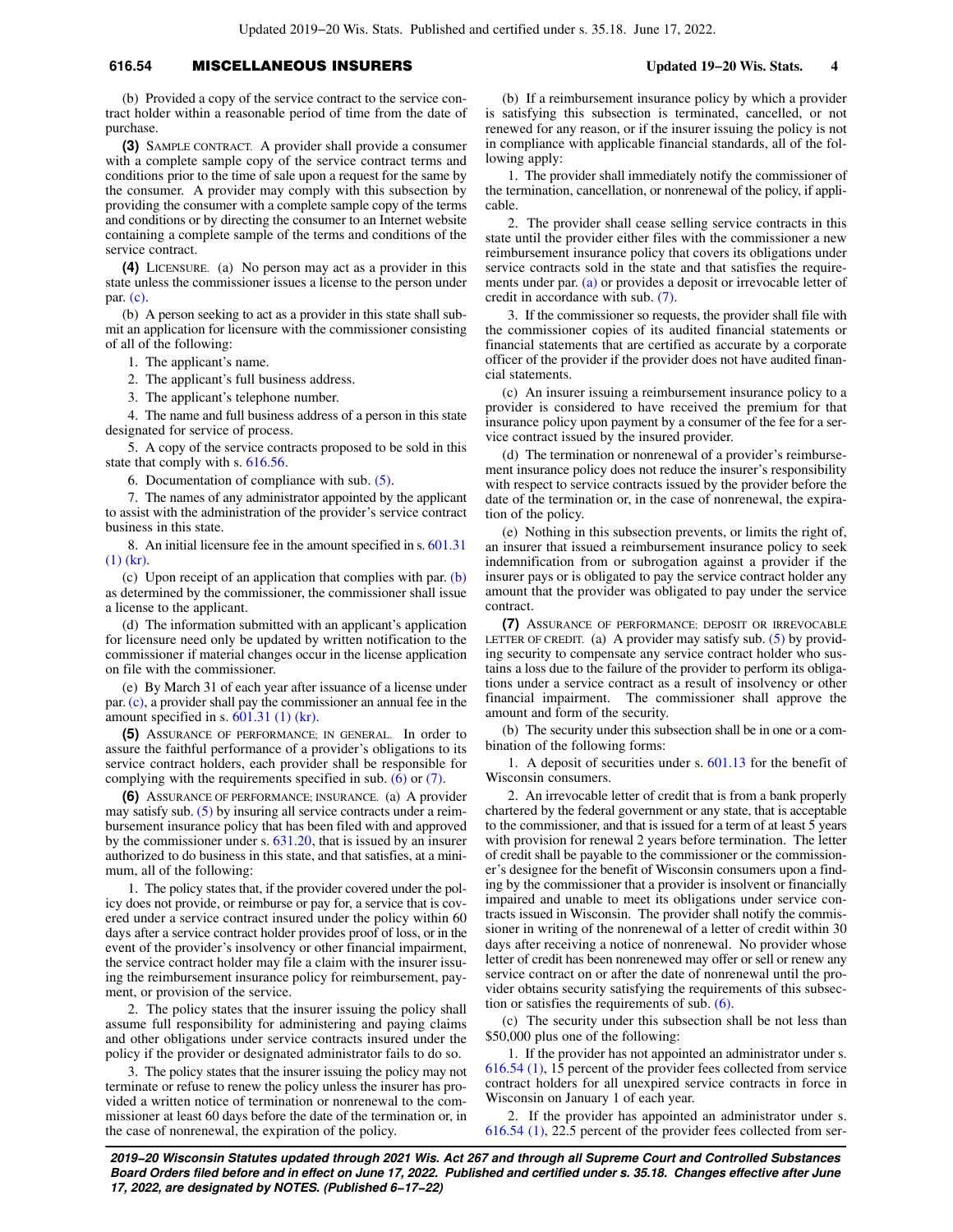vice contract holders for all unexpired service contracts in Wisconsin on January 1 of each year.

(d) The security under this subsection shall continue until released by the commissioner pursuant to a finding that it is not necessary for the reasonable protection of Wisconsin consumers.

**(8)** FINANCIAL STATEMENTS. A provider using a deposit or irrevocable letter of credit as specified in sub. [\(7\)](https://docs.legis.wisconsin.gov/document/statutes/616.54(7)) to satisfy sub. [\(5\)](https://docs.legis.wisconsin.gov/document/statutes/616.54(5)) shall, by each March 31, submit financial statements for the most recent fiscal year to the commissioner that are prepared on an accrual basis in accordance with generally accepted accounting principles and that are audited by an independent certified public accountant.

**(9)** COMMISSIONER LIMITATION. Except for the requirements specified in sub.  $(5)$ , no other financial security requirements shall be required by the commissioner for providers.

**(10)** PAYMENT OF CLAIMS. A provider shall be subject to and shall pay claims under a service contract in accordance with s. [628.46 \(1\)](https://docs.legis.wisconsin.gov/document/statutes/628.46(1)) and [\(2\).](https://docs.legis.wisconsin.gov/document/statutes/628.46(2))

**(11)** SERVICE CONTRACT SELLERS. A service contract seller is not subject to licensure or registration under this subchapter. **History:** [2011 a. 226](https://docs.legis.wisconsin.gov/document/acts/2011/226); [2017 a. 365](https://docs.legis.wisconsin.gov/document/acts/2017/365) s. [112;](https://docs.legis.wisconsin.gov/document/acts/2017/365,%20s.%20112) [2019 a. 66](https://docs.legis.wisconsin.gov/document/acts/2019/66).

**616.56 Form filing and required disclosures. (1)** A service contract may not be marketed, sold, offered for sale, issued, made, proposed to be made, or administered in this state unless the service contract has been filed with and approved by the commissioner in a manner and format prescribed by the commissioner. Service contracts shall be filed in the final printed format or typed facsimile exactly as they will be offered for issuance or delivery

in this state.

**(2)** Service contracts shall be written, printed, or typed in commonly understood language, shall be legible, appropriately divided, and captioned by their various sections, and their various sections shall be presented in a meaningful sequence. Contract filings shall be accompanied by a certificate of compliance and readability signed by an officer of the provider or administrator submitting the contract for review and approval.

**(3)** Service contracts shall contain the following statement printed in bold and capitalized type: "THIS CONTRACT IS SUBJECT TO LIMITED REGULATION BY THE OFFICE OF THE COMMISSIONER OF INSURANCE."

**(4)** Service contracts insured under a reimbursement insurance policy pursuant to s. [616.54 \(6\)](https://docs.legis.wisconsin.gov/document/statutes/616.54(6)) shall contain a statement in substantially the following form: "Obligations of the provider under this service contract are insured under a service contract reimbursement insurance policy." The service contract shall state the name and address of the insurer; state that if a provider does not provide, or reimburse or pay for, a service that is covered under a service contract within 60 days after a contract holder provides proof of loss, or if the provider becomes insolvent or otherwise financially impaired, the contract holder may file a claim directly with the service contract reimbursement insurer for reimbursement, payment, or provision of the service; and state the instructions on how to file a claim.

**(5)** Service contracts not insured under a reimbursement insurance policy pursuant to s. [616.54 \(6\)](https://docs.legis.wisconsin.gov/document/statutes/616.54(6)) shall contain a statement in substantially the following form: "Obligations of the provider under this service contract are backed by the full faith and credit of the provider."

**(6)** Service contracts shall state the name and address of the provider, and shall identify any administrator that is different from the provider, the service contract seller, and the service contract holder, if the name of the service contract holder has been furnished by the service contract holder. The identities of such parties are not required to be preprinted on the service contract and may be added to the service contract at the time of sale.

**(7)** Service contracts shall state the total purchase price and the terms under which the service contract is sold. The purchase price is not required to be preprinted on the service contract and

**5 Updated 19−20 Wis. Stats.** MISCELLANEOUS INSURERS **616.56**

may be negotiated at the time of sale with the service contract holder.

**(8)** Service contracts shall identify any applicable deductible amount.

**(9)** Service contracts shall specify the merchandise and services to be provided and any limitations, exceptions, or exclusions.

**(10)** Service contracts covering motor vehicles shall state whether the use of nonoriginal manufacturers' parts is allowed.

**(11)** Service contracts shall state any applicable restrictions governing the transferability of the service contract.

**(12)** Service contracts shall state the terms, restrictions, or conditions governing cancellation of the service contract by the provider prior to the termination or expiration date of the service contract. A service contract may be cancelled by a provider only for nonpayment of the provider fee, material misrepresentation by the contract holder to the provider or administrator, or substantial breach of duties by the service contract holder relating to the covered product or its use. A provider shall comply with all of the following when cancelling a service contract:

(a) The provider shall mail a written notice to the service contract holder at the last−known address of the service contract holder contained in the records of the provider at least 5 days prior to cancellation by the provider.

(b) The notice under par. [\(a\)](https://docs.legis.wisconsin.gov/document/statutes/616.56(12)(a)) shall state the effective date of the cancellation and the reason for the cancellation.

(c) If a service contract is cancelled by the provider for a reason other than nonpayment of the provider fee, the provider shall refund to the service contract holder 100 percent of the unearned pro rata provider fee, less any claims paid.

(d) A provider may charge a reasonable administrative fee for cancellation, which may not exceed 10 percent of the provider fee.

**(13)** Service contracts shall set forth all of the obligations and duties of the service contract holder, including the duty to protect against any further damage and any requirement to follow the owner's manual.

**(14)** Service contracts shall state whether or not the service contract provides for or excludes consequential damages or preexisting conditions. Service contracts may, but are not required to, cover damage resulting from rust, corrosion, or damage caused by a noncovered part or system.

**(15)** Service contracts shall require the provider to permit the service contract holder to return the service contract within 20 days of the date the service contract was mailed to the service contract holder, or within 10 days of delivery if the service contract is delivered to the service contract holder at the time of sale, or within a longer period permitted under the service contract. Upon return of the service contract to the provider within the applicable period, if no claim has been made under the service contract prior to its return to the provider, the service contract is void and the provider shall refund to the service contract holder, or credit the account of the service contract holder, the full purchase price of the service contract. Unless otherwise stated in a service contract, the right to void a service contract under this paragraph is not transferable and shall apply only to the original service contract purchaser. If a provider does not pay or credit a refund within 45 days after the return of a service contract to the provider, the provider shall pay a 10 percent per month penalty of the refund amount outstanding which the provider shall add to amount of the refund.

**(16)** Service contracts shall provide that, subsequent to the period specified in sub. [\(15\)](https://docs.legis.wisconsin.gov/document/statutes/616.56(15)) for voiding a service contract or if a claim has been made under a service contract within such period, a service contract holder may cancel the service contract and the provider shall refund to the service contract holder 100 percent of the unearned pro rata provider fee, less any claims paid. A provider may charge a reasonable administrative fee for the cancellation, which may not exceed 10 percent of the provider fee.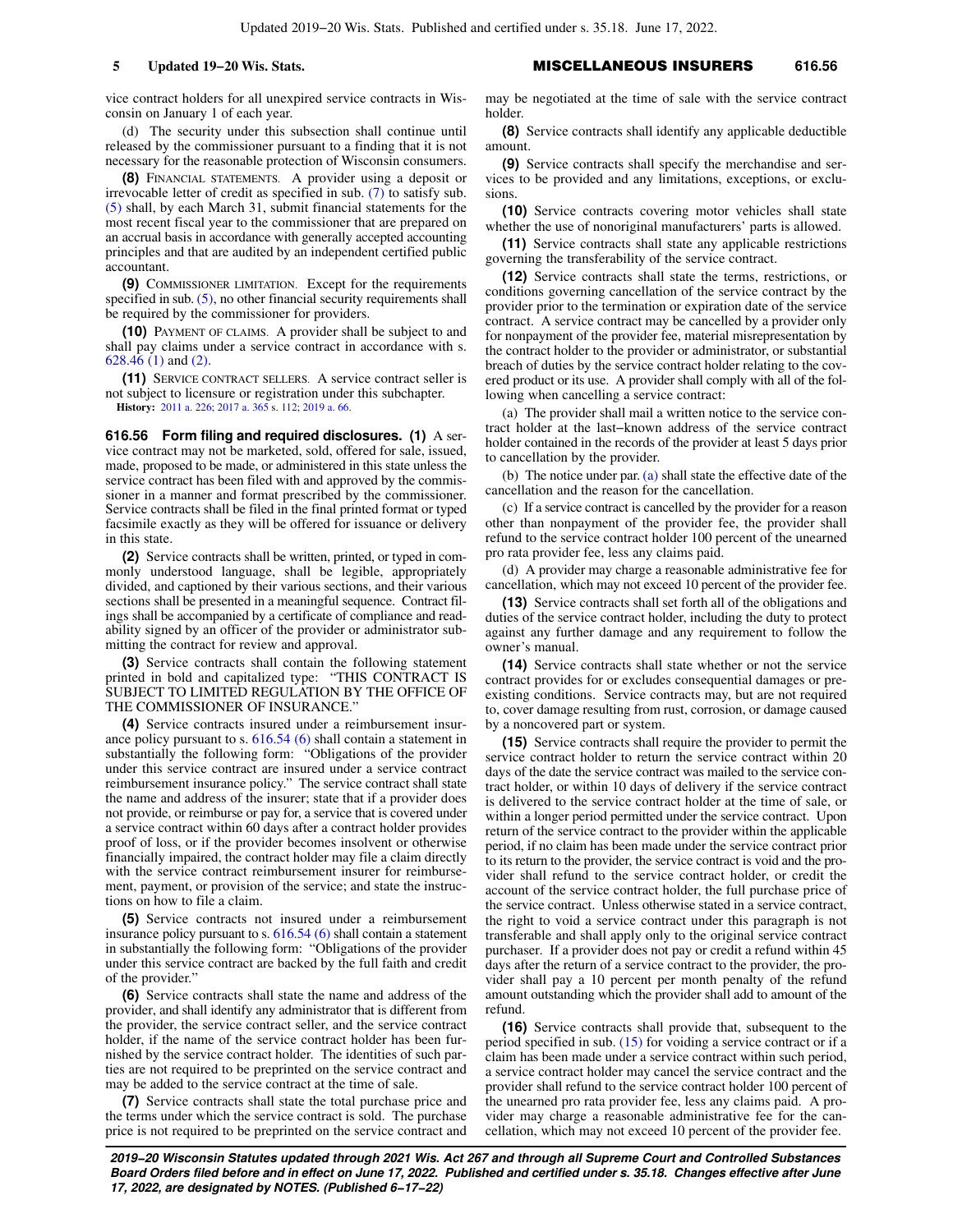# **616.56** MISCELLANEOUS INSURERS **Updated 19−20 Wis. Stats. 6**

**(17)** A service contract shall be subject to s. [631.85.](https://docs.legis.wisconsin.gov/document/statutes/631.85)

**(18)** In the event of a total loss of property covered by a service contract that is not covered by a replacement of the property pursuant to the terms of the contract, a service contract holder shall be entitled to cancel the service contract and receive a pro rata refund of any unearned provider fee, less any claims paid.

**History:** [2011 a. 226](https://docs.legis.wisconsin.gov/document/acts/2011/226); [2013 a. 165](https://docs.legis.wisconsin.gov/document/acts/2013/165) s. [115.](https://docs.legis.wisconsin.gov/document/acts/2013/165,%20s.%20115)

**616.58 Prohibited acts. (1)** (a) A provider shall not use in its name used in this state the words "insurance," "casualty," "surety," or "mutual" or any other words descriptive of the insurance, casualty, or surety business; or a name deceptively similar to the name or description of any insurance or surety corporation, or to the name of any other provider. The word "guaranty" or a similar word may be used by a provider.

(b) Paragraph [\(a\)](https://docs.legis.wisconsin.gov/document/statutes/616.58(1)(a)) does not apply to a provider that was using any language prohibited under par. [\(a\)](https://docs.legis.wisconsin.gov/document/statutes/616.58(1)(a)) in its name used in this state prior to April 20, 2012.

**(2)** (a) No provider, administrator, service contract seller, or provider's representative may make or cause to be made any communication relating to a service contract, the service contract business, insurance business, any insurer, any administrator, or any provider that contains false or misleading information, including information that is misleading due to incompleteness. Filing a report and, with intent to deceive a person examining it, making a false entry in a record or intentionally refraining from making a proper entry, are "communications" within the meaning of this paragraph. No provider or administrator may use any business name, slogan, emblem, or related device that is misleading or likely to cause the provider or administrator to be mistaken for another provider or administrator already in business.

(b) If an administrator or representative of a provider distributes cards or documents, exhibits a sign, or publishes an advertisement that violates par. [\(a\),](https://docs.legis.wisconsin.gov/document/statutes/616.58(2)(a)) having reference to a particular provider that the administrator or representative represents, such violation creates a rebuttable presumption that the violation was also committed by the provider.

**(3)** A person, including a bank, savings and loan association, lending institution, manufacturer, or seller of any product, shall not require the purchase of a service contract as a condition of a loan or a condition for the sale of any property, except that a person buying or selling a home may condition the purchase or sale of the home on the seller's or buyer's procurement of a service contract that covers the home.

**(4)** A motor vehicle service contract provider or its representative shall not, directly or indirectly, represent in any manner, whether by written solicitation or telemarketing, a false, deceptive, or misleading statement with respect to any of the following:

(a) The provider's affiliation with a motor vehicle manufacturer.

(b) The provider's possession of information regarding a motor vehicle owner's current motor vehicle manufacturer's original equipment warranty.

(c) The expiration of a motor vehicle owner's current motor vehicle manufacturer's original equipment warranty.

(d) A requirement that a motor vehicle owner purchase a new motor vehicle service contract with the provider in order to maintain coverage under the motor vehicle owner's current motor vehicle service contract or manufacturer's original equipment warranty.

**History:** [2011 a. 226](https://docs.legis.wisconsin.gov/document/acts/2011/226).

**616.60 Record−keeping requirements. (1)** (a) A provider shall keep accurate accounts, books, and records concerning transactions regulated under this subchapter.

(b) A provider's accounts, books, and records shall include all of the following:

1. Copies of each type of service contract sold.

2. The name and address of each service contract holder that has furnished such information to the provider.

3. A list of the locations where service contracts are marketed, sold, or offered for sale in this state.

4. Written claims files that shall contain at least the dates, descriptions, and amounts paid or denied for claims related to the service contracts.

5. The effective date, expiration date, name of the seller, and provider fee paid for each service contract sold in this state.

(c) Except as provided in sub. [\(2\),](https://docs.legis.wisconsin.gov/document/statutes/616.60(2)) a provider shall retain all records required to be maintained under this subsection for a service contract for at least one year after the period of coverage specified in the contract has expired.

(d) The records required under this subsection may be, but are not required to be, maintained on a computer disk or other record− keeping technology. If the records are maintained in other than hard copy, the records shall be capable of duplication to electronic copy or legible hard copy at the request of the commissioner.

**(2)** A provider discontinuing business in this state shall maintain its records until it furnishes the commissioner satisfactory proof that it has discharged all obligations to service contract holders in this state.

**History:** [2011 a. 226](https://docs.legis.wisconsin.gov/document/acts/2011/226).

**616.62 Enforcement. (1)** The commissioner may conduct examinations of providers, administrators, servicer contract sellers, or other persons under ss. [601.43](https://docs.legis.wisconsin.gov/document/statutes/601.43) to [601.45](https://docs.legis.wisconsin.gov/document/statutes/601.45) to enforce the provisions of this subchapter and protect service contract holders in this state. Upon request of the commissioner, a provider shall make all accounts, books, and records concerning service contracts sold by or on behalf of the provider available to the commissioner which are necessary to enable the commissioner to reasonably determine compliance with this subchapter.

**(2)** The commissioner may take any action under ss. [601.41](https://docs.legis.wisconsin.gov/document/statutes/601.41) and [601.61](https://docs.legis.wisconsin.gov/document/statutes/601.61) to [601.73](https://docs.legis.wisconsin.gov/document/statutes/601.73) that is necessary or appropriate to enforce the provisions of this subchapter and the commissioner's rules and orders and to protect service contract holders in this state. The commissioner may subject a provider to any reporting and replying requirement under s. [601.42.](https://docs.legis.wisconsin.gov/document/statutes/601.42)

**History:** [2011 a. 226](https://docs.legis.wisconsin.gov/document/acts/2011/226).

#### SUBCHAPTER IV

### MOTOR CLUB SERVICE CONTRACTS

**616.71 Motor club service; definitions.** As used in this subchapter, unless the context or subject matter otherwise requires:

**(1)** "Agent" means one who solicits the purchase of service contracts, as herein defined, or transmits for another any such contract, or application therefor, to or from the company, or acts or aids in any manner in the delivery or negotiation of any such contract, or in the renewal or continuance thereof.

**(2)** "Bail bond service" means any act by a company, as herein defined, the purpose of which is to furnish to, or procure for, any person accused of violation of any law of this state a cash deposit, bond or other undertaking required by law in order that the accused might enjoy personal freedom pending trial.

**(3)** "Buying and selling service" means any act by a company, as herein defined, whereby the holder of a service contract with any such company is aided in any way in the purchase or sale of an automobile.

**(4)** "Commissioner" means the commissioner of insurance, or the commissioner's assistants or deputies, or other persons authorized to act for the commissioner.

**(5)** "Company" means any person, firm, partnership, company, association or corporation engaged in selling, furnishing or procuring, as principal, for a consideration, motor club service.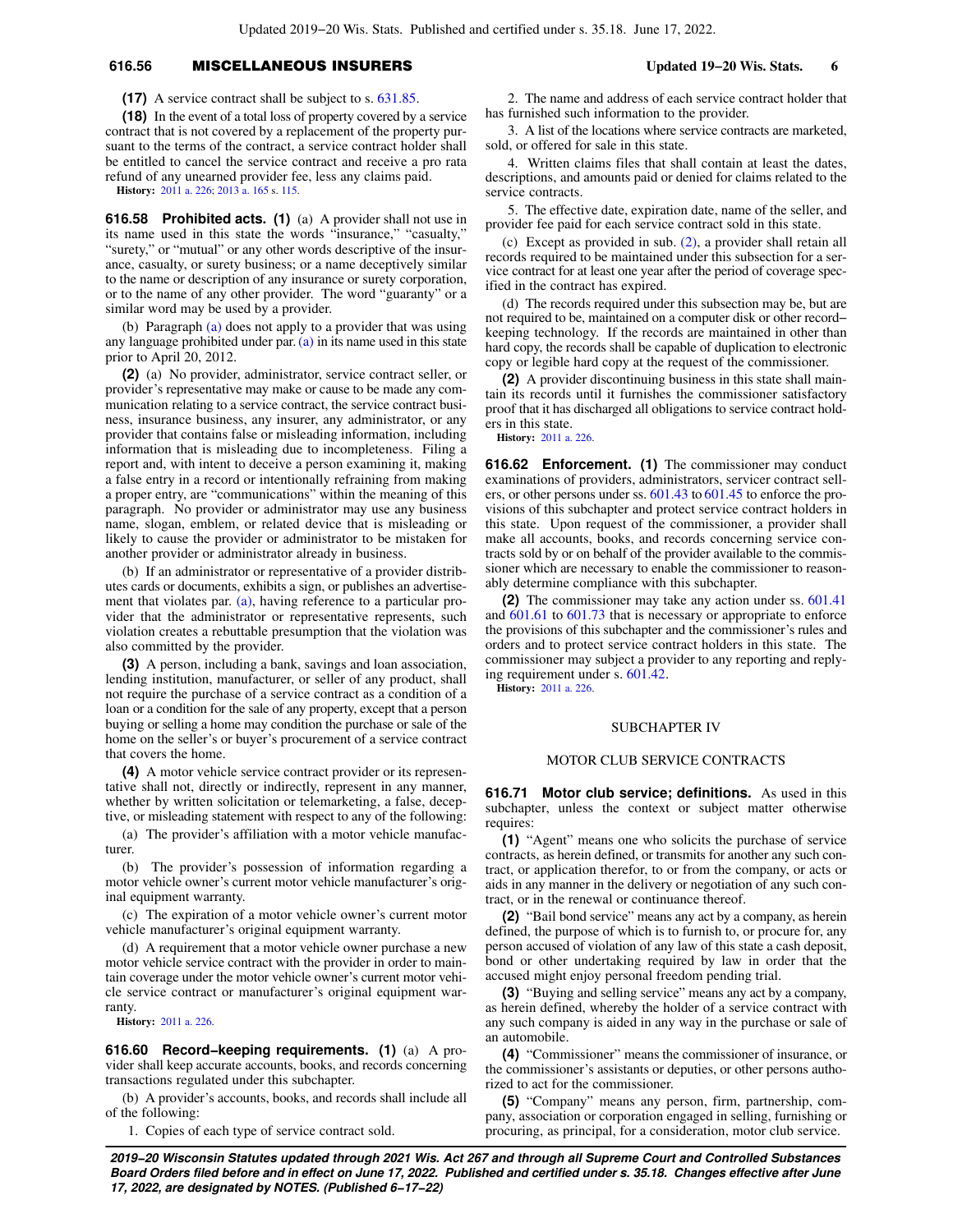**(6)** "Discount service" means any act by a company, as herein defined, resulting in the giving of special discounts, rebates or reductions of price on gasoline, oil, repairs, parts, accessories or service for motor vehicles, to holders of service contracts with any such company.

**(7)** "Emergency road service" means any act by a company, as herein defined, consisting of the adjustment, repair or replacement of the equipment, tires or mechanical parts of an automobile so as to permit it to be operated under its own power.

**(8)** "Financial service" means any act by a company, as herein defined, whereby loans or other advances of money, with or without security, are made to holders of service contracts with any such company.

**(9)** "Insurance service" means any act by a company, as herein defined, consisting of the selling or giving with a service contract, as herein defined, or as a result of membership in or affiliation with a company, as herein defined, a policy of insurance covering liability or loss by the holder of a service contract with any such company as the result of injury to the person of such service contract holder following an accident resulting from the ownership, maintenance, operation or use of a motor vehicle.

**(10)** "Legal service" means any act by a company, as herein defined, consisting of the hiring, retaining, engaging or appointing of an attorney or other person to give professional advice to, or represent, holders of service contracts with any such company, in any court, as the result of liability incurred by the right of action accruing to the holder of a service contract as a result of the ownership, operation, use or maintenance of a motor vehicle.

**(11)** "Map service" means any act by a company, as herein defined, by which road maps are furnished without cost to holders of service contracts with any such company.

**(12)** "Motor club service" means the rendering, furnishing or procuring of 3 or more of the following, to any person, in connection with that person's ownership, operation, use, or maintenance, of a motor vehicle, in consideration of that person's being or becoming a member of, affiliated with or entitled to membership or other motor club service from any company rendering, procuring or furnishing those services by virtue of any agreement or understanding with any such company:

- (a) Towing service.
- (b) Emergency road service.
- (c) Insurance service.
- (d) Bail bond service.
- (e) Legal service.
- (f) Discount service.
- (g) Financial service.
- (h) Buying and selling service.
- (i) Theft service.
- (j) Map service.
- (k) Touring service.

**(13)** "Service contract" means any written agreement whereby any company, as herein defined, for a consideration, promises to render, furnish, or procure for any other person, whether that person is a member of such company or otherwise, motor club service, as herein defined.

**(14)** "Theft service" means any act by a company, as herein defined, the purpose of which is to locate, identify or recover a motor vehicle, owned or controlled by the holder of a service contract with any such company, which has been, or may be, stolen, or to detect or apprehend the person guilty of such theft.

**(15)** "Touring service" means any act by a company, as herein defined, by which touring information is furnished without cost to holders of service contracts with any such company.

### **7 Updated 19−20 Wis. Stats.** MISCELLANEOUS INSURERS **616.78**

**(16)** "Towing service" means any act by a company, as herein defined, consisting of the drafting or moving of a motor vehicle from one place to another under other than its own power.

**History:** [1977 c. 339](https://docs.legis.wisconsin.gov/document/acts/1977/339) ss. [8,](https://docs.legis.wisconsin.gov/document/acts/1977/339,%20s.%208) [44](https://docs.legis.wisconsin.gov/document/acts/1977/339,%20s.%2044); Stats. 1977 s. 616.71; [1979 c. 355](https://docs.legis.wisconsin.gov/document/acts/1979/355) s. [236](https://docs.legis.wisconsin.gov/document/acts/1979/355,%20s.%20236); [1983 a.](https://docs.legis.wisconsin.gov/document/acts/1983/189) [189;](https://docs.legis.wisconsin.gov/document/acts/1983/189) [1987 a. 166](https://docs.legis.wisconsin.gov/document/acts/1987/166); [1991 a. 316;](https://docs.legis.wisconsin.gov/document/acts/1991/316) [1993 a. 490;](https://docs.legis.wisconsin.gov/document/acts/1993/490) [1997 a. 254](https://docs.legis.wisconsin.gov/document/acts/1997/254).

**616.72 License to sell motor club service.** No company shall sell or offer for sale any motor club service without first having deposited with the commissioner the sum of \$25,000, in cash or securities approved by the commissioner, or, in lieu thereof, a bond in the form prescribed by the commissioner, payable to the state of Wisconsin, in the sum of \$50,000, with corporate surety approved by the commissioner, conditioned upon the faithful performance in the sale or rendering of motor club service and payment of any fines or penalties levied against it for failure to comply with this chapter. Upon the depositing of such security with the commissioner, it shall be the duty of said commissioner to issue a certificate of authority to said company. The provisions of this section shall not affect or apply to any company heretofore organized which has been in continuous operation in this state for a period of more than 3 years immediately prior to May 24, 1933 and has a fully paid annual membership of more than 500 members within this state. The foregoing cash deposit or bond is not required in any instance as a penalty, but for the protection of the public only.

**History:** [1977 c. 339](https://docs.legis.wisconsin.gov/document/acts/1977/339) ss. [8,](https://docs.legis.wisconsin.gov/document/acts/1977/339,%20s.%208) [44](https://docs.legis.wisconsin.gov/document/acts/1977/339,%20s.%2044); Stats. 1977 s. 616.72.

**616.74 Manner of obtaining company license; fee. (1)** No certificate of authority shall be issued by the commissioner until the company has filed with the commissioner the following:

(a) A formal application in such form and detail as the commissioner may require, executed under oath by its president or other principal officer;

(b) A certified copy of its charter or articles of incorporation and its bylaws, if any;

(c) A certificate from the department of financial institutions, if it is a nonprofit corporation, that it has complied with the corporation laws of this state; if it is a corporation the stock of which has been or is being sold to the general public, a certificate from the division of securities that it has complied with the requirements of the securities law of this state.

**(2)** No certificate of authority shall be issued by the commissioner until the company has paid to the commissioner the fee required by s. [601.31 \(1\) \(b\)](https://docs.legis.wisconsin.gov/document/statutes/601.31(1)(b)).

**(3)** Every certificate of authority issued hereunder shall expire annually on July 1, of each year, unless sooner revoked or suspended, as hereinafter provided.

**History:** [1971 c. 307;](https://docs.legis.wisconsin.gov/document/acts/1971/307) [1977 c. 339](https://docs.legis.wisconsin.gov/document/acts/1977/339) s. [8;](https://docs.legis.wisconsin.gov/document/acts/1977/339,%20s.%208) Stats. 1977 s. 616.74; [1979 c. 102](https://docs.legis.wisconsin.gov/document/acts/1979/102) s. [237](https://docs.legis.wisconsin.gov/document/acts/1979/102,%20s.%20237); [1991 a. 316;](https://docs.legis.wisconsin.gov/document/acts/1991/316) [1995 a. 27](https://docs.legis.wisconsin.gov/document/acts/1995/27).

**616.76 Form of service contract.** No service contract shall be executed, issued, or delivered in this state until the form thereof has been approved in writing by the commissioner.

**History:** [1977 c. 339](https://docs.legis.wisconsin.gov/document/acts/1977/339) s. [8](https://docs.legis.wisconsin.gov/document/acts/1977/339,%20s.%208); Stats. 1977 s. 616.76.

**616.77 Execution of service contract.** Every service contract, executed, issued, or delivered in this state shall be made in duplicate, and shall be dated and signed by the company issuing the service contract and by the party purchasing the service contract, and one copy shall be kept by the company, and the other copy shall be delivered to the party purchasing the service contract.

**History:** [1977 c. 339](https://docs.legis.wisconsin.gov/document/acts/1977/339) s. [8](https://docs.legis.wisconsin.gov/document/acts/1977/339,%20s.%208); Stats. 1977 s. 616.77; [1987 a. 166.](https://docs.legis.wisconsin.gov/document/acts/1987/166)

**616.78 Contents of contract.** No service contract shall be executed, issued, or delivered in this state unless it contains the following:

**(1)** The exact corporate or other name of the company.